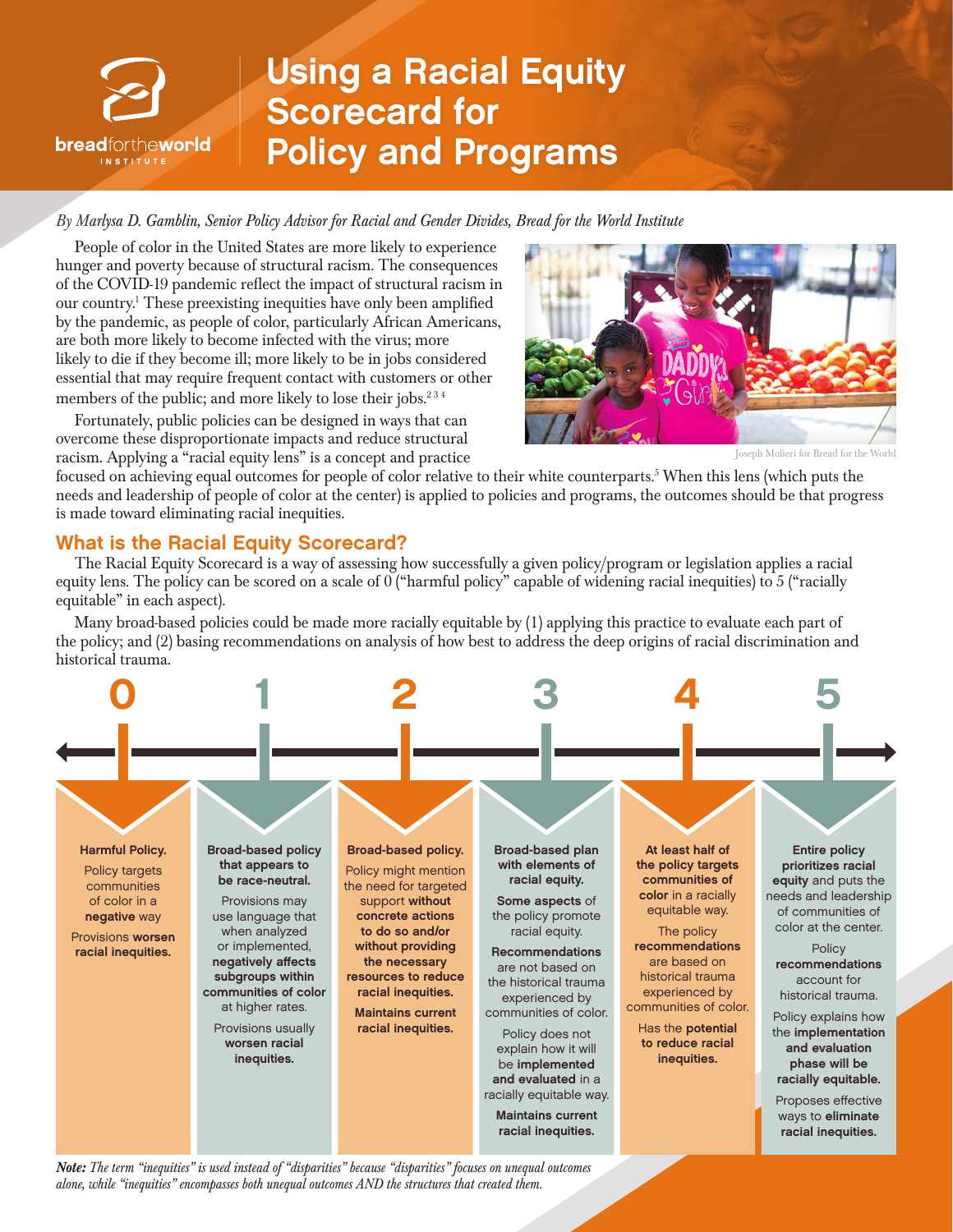It is quite possible to achieve racial equity by taking intentional steps. Following are the five principles that should be applied when analyzing whether a new policy or program<sup>6</sup> will move it closer to being more racially equitable—and achieving a 5—on the Racial Equity Scorecard:

- Principle 1: Center the needs and leadership of communities of color first. When an idea is first raised, before the policy or program design is complete, ask what the impact will be on people of color. Experts of color, including scholars, practitioners, and advocates in relevant subject areas, including individuals who have lived experience with the impact of racism on hunger, poverty, and intersecting areas, should be consulted. People from communities of color should be included as full partners in the policy design, implementation, and evaluation.
- Principle 2: Name and consider each community of color individually, avoiding terms such as "minority." Each community of color has its own history, experiences, and challenges. It is essential to recognize that circumstances, and how they impact hunger and other problems, are often very different—both between various communities and within them. Name African Americans, Indigenous populations, Latino/ as, and Native Hawaiian/Pacific Islanders separately and identify how the

### WHAT IS HISTORICAL TRAUMA?

Each community of color has a different history, which includes individual and group experiences of racism in the United States. These histories and experiences are known collectively as historical trauma.

To reverse racial inequities, policy recommendations should be rooted in the historical trauma each community of color has experienced.

particular policy or program proposal would impact members of each community. In addition, consider how factors such as age, gender, or socioeconomic status may raise different problems for people within each community. Avoid terms such as "minority" that not only lump people into artificial groups but may also encompass other communities that do not confront racism and/or experience higher rates of hunger and poverty.

- Principle 3: Analyze the specific outcomes for each racial and ethnic group. As just mentioned, the experiences and outcomes of each community of color are generally different. Here are four questions to ask at this stage:
	- How does each racial and ethnic group fare with each outcome that is being measured? These outcomes will, of course, vary by the type of program, project, or policy. They are generally quantitative. Examples may include iron levels, food insecurity rates, rates of COVID-19 infection and mortality, and/or unemployment rates. They can also be qualitative—for example, experiencing discrimination during the implementation phase of a policy or program.
	- 2. What are the reasons for the outcomes experienced by each racial and ethnic group? As mentioned in Principle 2, each community of color has a different historical trauma (refer to text box for definition). Decisions about adopting solutions should be rooted in an understanding of *why* the various circumstances and outcomes have occurred. Otherwise, the solutions will not adequately address the impact of specific racial inequities on the problem.
	- 3. What is the disaggregated racial and ethnic makeup of the population that this program or policy serves (if you are working with an existing policy or program) or seeks to serve (if the policy or program is new)? Understanding the scope of the communities and individuals involved is important to identifying any gaps between the policies or programs you are working on and the actual needs of the community.
	- 4. What is, or is expected to be, the impact of this program or policy on each participating racial and ethnic population? While it may prove challenging to determine many details on these impacts, it is important to collect and synthesize as much disaggregated information as possible to help you understand whether the program or policy is having the same impact on each racial and ethnic group. Identifying if and when racial inequities begin to appear, as early as possible, can help decision makers understand which targeted community-specific changes need to be incorporated to help solve the problem and ensure equal outcomes for all communities.